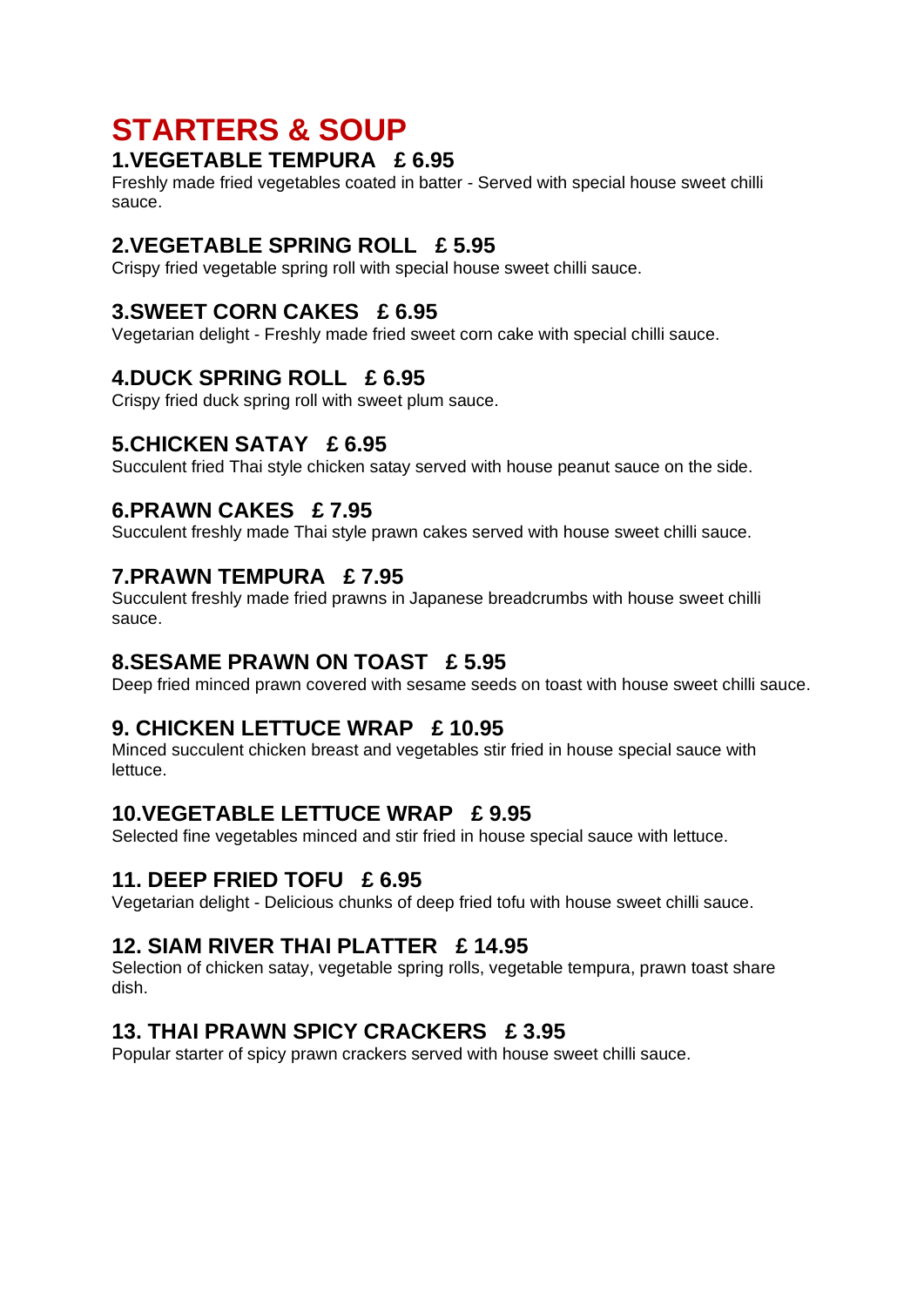# **THAI SPICY SOUP**

Authentic Thai spicy soups made with your choice of:

- VEGETABLES **£ 7.50**
- CHICKEN **£ 7.95**
- PRAWN **£ 8.95**

## **14. TOM KHA SOUP**

Coconut flavoured soup with lemongrass, lime leaves, galangal & chilli.

## **15. TOM YUM SOUP**

Popular spicy hot and sour soup with lemongrass, lime leaves, galangal & chilli.

## **16. TOM YUM NOODLE SOUP**

Spicy hot and sour soup with rice noodles, lemongrass, lime leaves, galangal & chilli

# **Sauces - perfect accompaniment to your meal**

- **A. Chilli sauce £ 1.00**
- **B. House sweet chilli sauce £1.00**
- **C. House peanut sauce £1.00**
- **D. Fresh chopped chillies in sauce sauce £1.00**

# **SPICY THAI SALAD**

## **17. PAPAYA SALAD £ 9.95**

House speciality - Fresh sliced green Thai papaya, green beans, cherry tomato mixed in delicious house hot & sour dressing. Traditional Thai dish. Popular vegetarian delight.

# **18. BEEF SALAD £10.95**

Slices of BBQ beef mixed with onion, carrot, chilli, tomato, cucumber, celery, spring onions in our house special hot & sour dressing.

# **19. LAAB SALAD ( Select Chicken or Duck ) £ 9.95**

Mixed minced meat with rose ground rice, chilli powder, red onion, spring onion in our house hot and sour dressing. Very popular Thai dish.

#### **PLEASE NOTE - The above dishes are traditionally made spicy unless ordered otherwise**.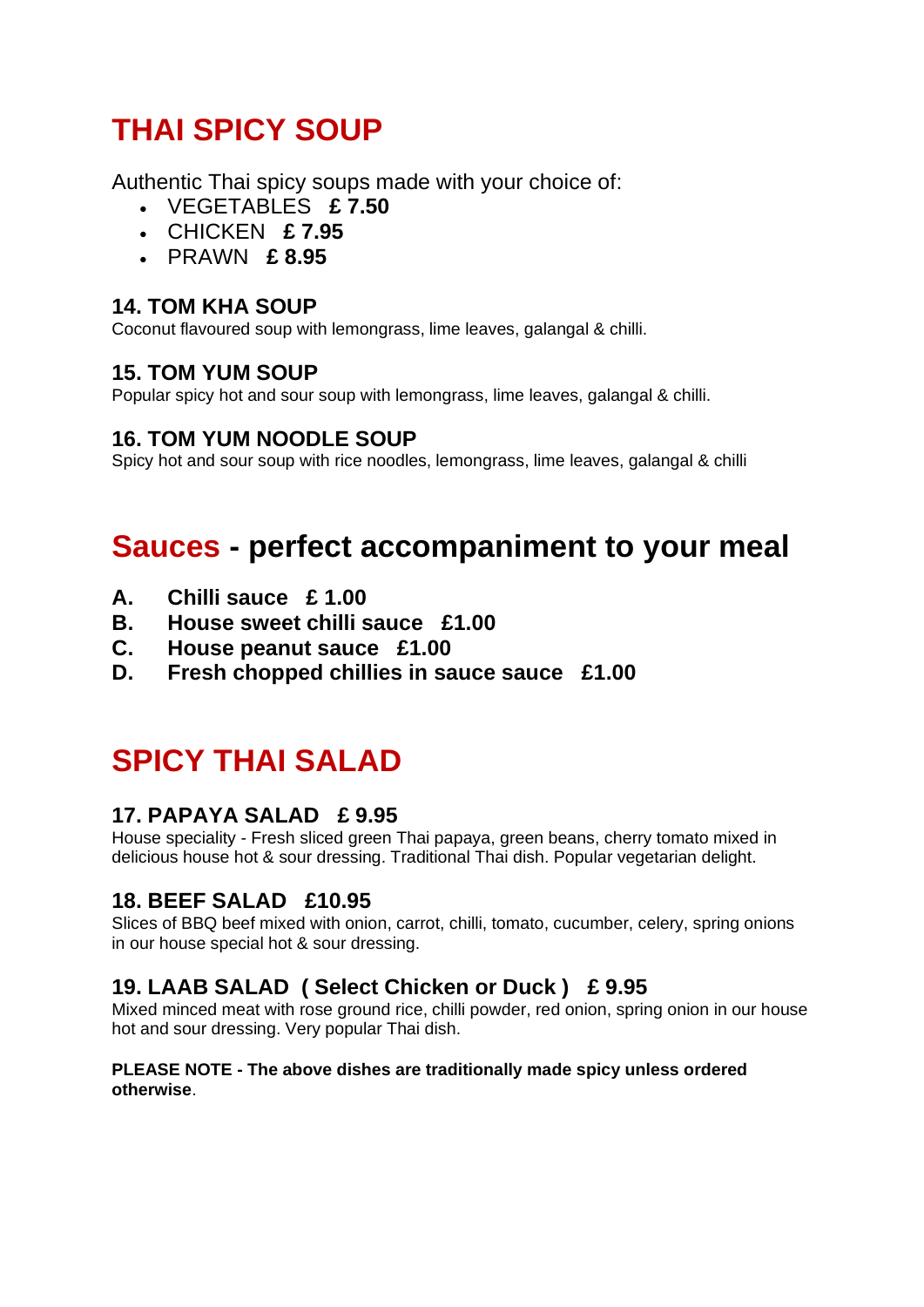# **STIR FRY DISHES**

## **Delicious authentic stir fry dishes from every corner of Thailand**

These dishes are served with a small complimentary rice portion**.**

### **Choose your selection**

### **21. PAD KRA PROW**

Stir fried with green beans, onions, and peppers in a chilli & garlic sauce, topped with Thai basil.

# **22. PAD KING**

Stir fried with ginger, onion, mushrooms, peppers, spring onions in oyster sauce.

### **23. PAD PREW WHEAN**

Stir fried mushrooms, onion, peppers, pineapple, baby corn, cucumber, in sweet & sour sauce.

### **24. PAD MED MAMUANG**

Stir fried with mushroom, onion, peppers, dry chilli, cashew nuts, spring onions, in oyster sauce.

### **25. PAD NAM MAN HOI**

Stir fried mushroom, spring onion, onion, in oyster sauce.

## **26. PAD PRIK THAI DOM**

Stir fried mushroom, onion, peppers, spring onion, in spicy black pepper sauce.

### **27. PAD NAM PRIK POW**

Stir fried mushroom, onion, peppers, baby corn, spring onion, in delicious sweet chilli oil paste.

### **28. PAD PRIK GANG**

Stir fried mushroom, onion, peppers, runner beans, in a red paste, topped with sweet basil.

### **29. PAD PAK RUAMMIT**

Stir fried mixed vegetables in oyster sauce, topped with spring onion.

## **30. PAD ASPARAGUS**

Stir fried asparagus, carrot in oyster sauce.

## **31. PAD BROCCOLI**

Stir fried broccoli, carrot in oyster sauce.

## **32. PAD PAK CHOI**

Stir fried crunchy pak choi in oyster sauce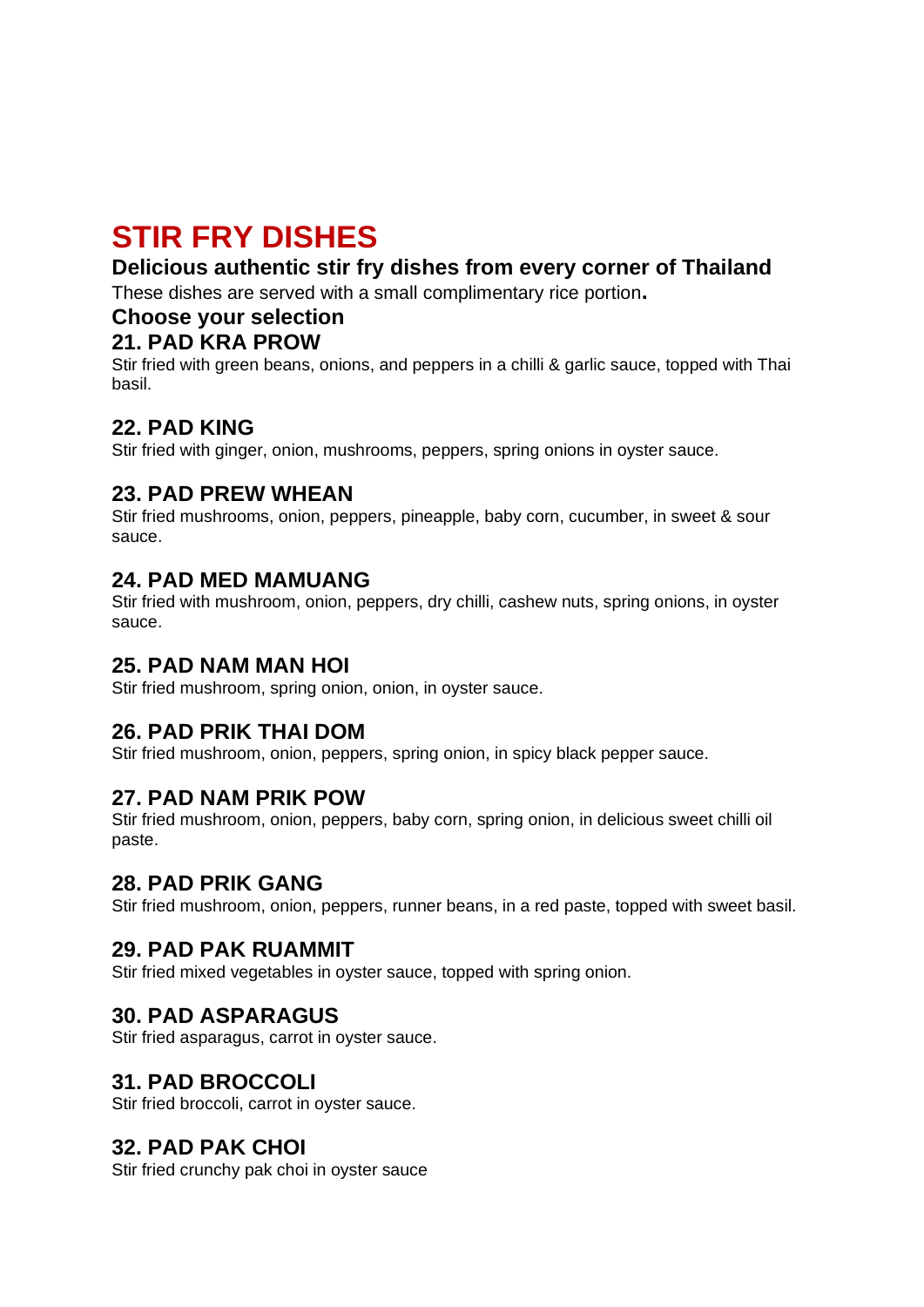### **STIR FRY DISHES - MAIN INGREDIENTS**

**Choose From The Following:**

**VEGETABLES £ 8.95**

**CHICKEN £ 9.95**

**BEEF £ 10.95**

**DUCK £ 10.95**

**PORK £ 10.95**

**TOFU & VEGETABLES £ 10.95**

**PRAWN £ 12.95**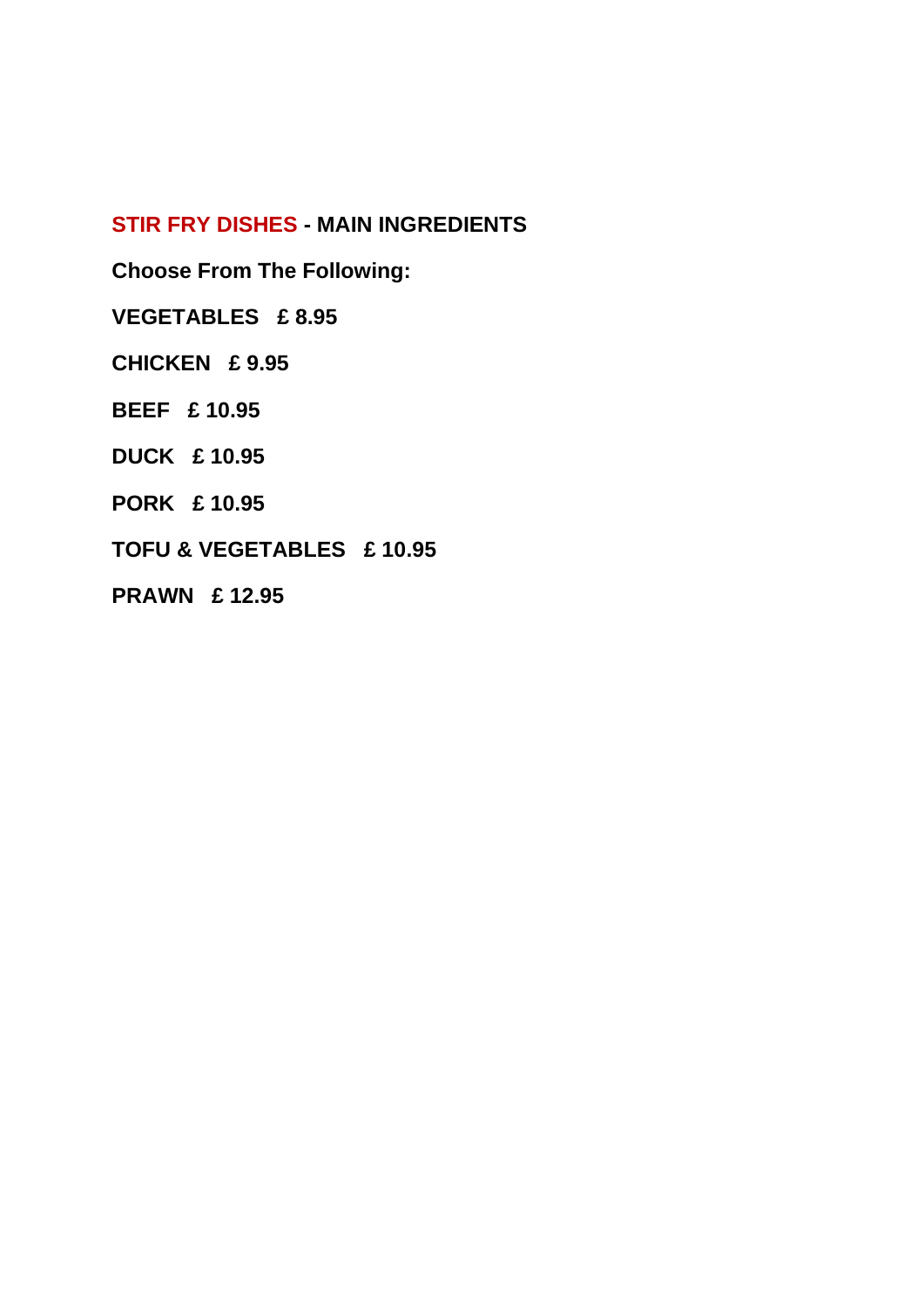# **SIAM CURRY DISHES**

These dishes are served with a small complimentary rice portion**.**

### **33. FAMOUS THAI GREEN CURRY**

Green curry paste, coconut milk, bamboo shoots, peppers, peas, beans, sweet basil.

### **34. FAMOUS THAI RED CURRY**

Red curry paste, coconut milk, bamboo shoots, peppers, beans, sweet basil.

### **35. PANANG CURRY**

Panang curry paste with coconut milk, lime leaves, peppers, peas.

#### **36. JUNGLE CURRY**

House spicy paste with mixed vegetables, Thai mixed herbs.

### **Choose From The Following:**

**VEGETABLES £ 8.95**

**CHICKEN £ 9.95**

**BEEF £ 10.95**

**DUCK £ 10.95**

**PORK £ 10.95**

**TOFU & VEGETABLES £ 10.95**

**PRAWN £ 12.95**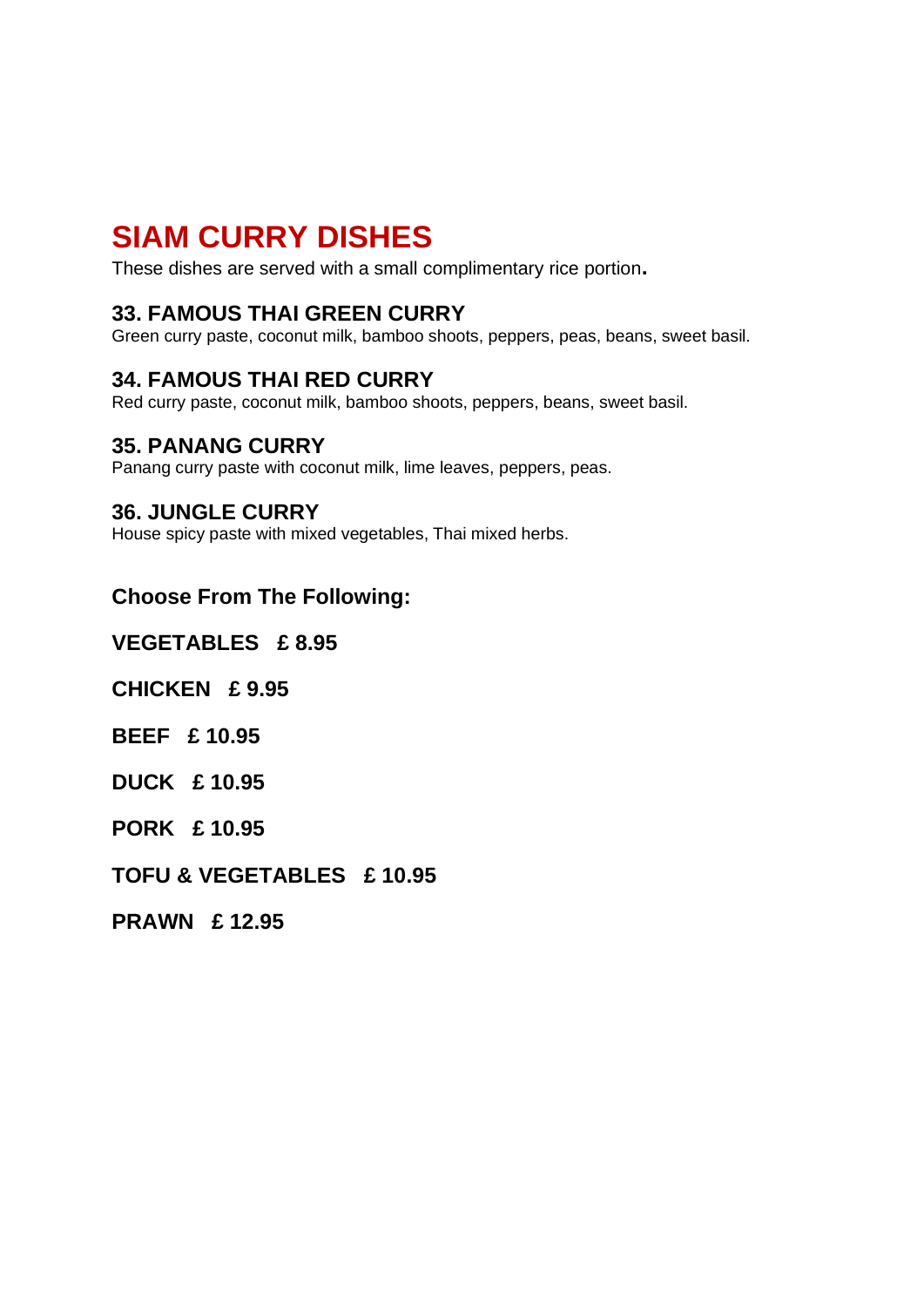# **STIR FRIED NOODLES CHOOSE NOODLE DISH:**

### **37. PAD THAI**

Stir fried rice noodle, egg, bean sprout, carrot, spring onion, house tamarind sauce, topped with roasted peanuts.

## **37B. PAD THAI - WITHOUT EGG**

#### **38. PAD KEE MAO**

Stir fried rice noodle, mixed vegetables, Thai herbs in soy sauce

#### **39. PAD SEE EW**

Stir fried rice noodle, mixed vegetables, egg in dark & light soy sauce

### **39B. PAD SEE EW - WITHOUT EGG**

### **40. SINGAPORE NOODLES**

Stir fried vegetarian wheat noodles with bean sprout

### **Choose From The Following:**

#### **VEGETABLES £ 8.95**

**CHICKEN £9.95**

**BEEF £10.95**

**DUCK £ 10.95**

**PORK £ 10.95**

#### **TOFU & VEGETABLES £ 10.95**

**PRAWN £ 12.95**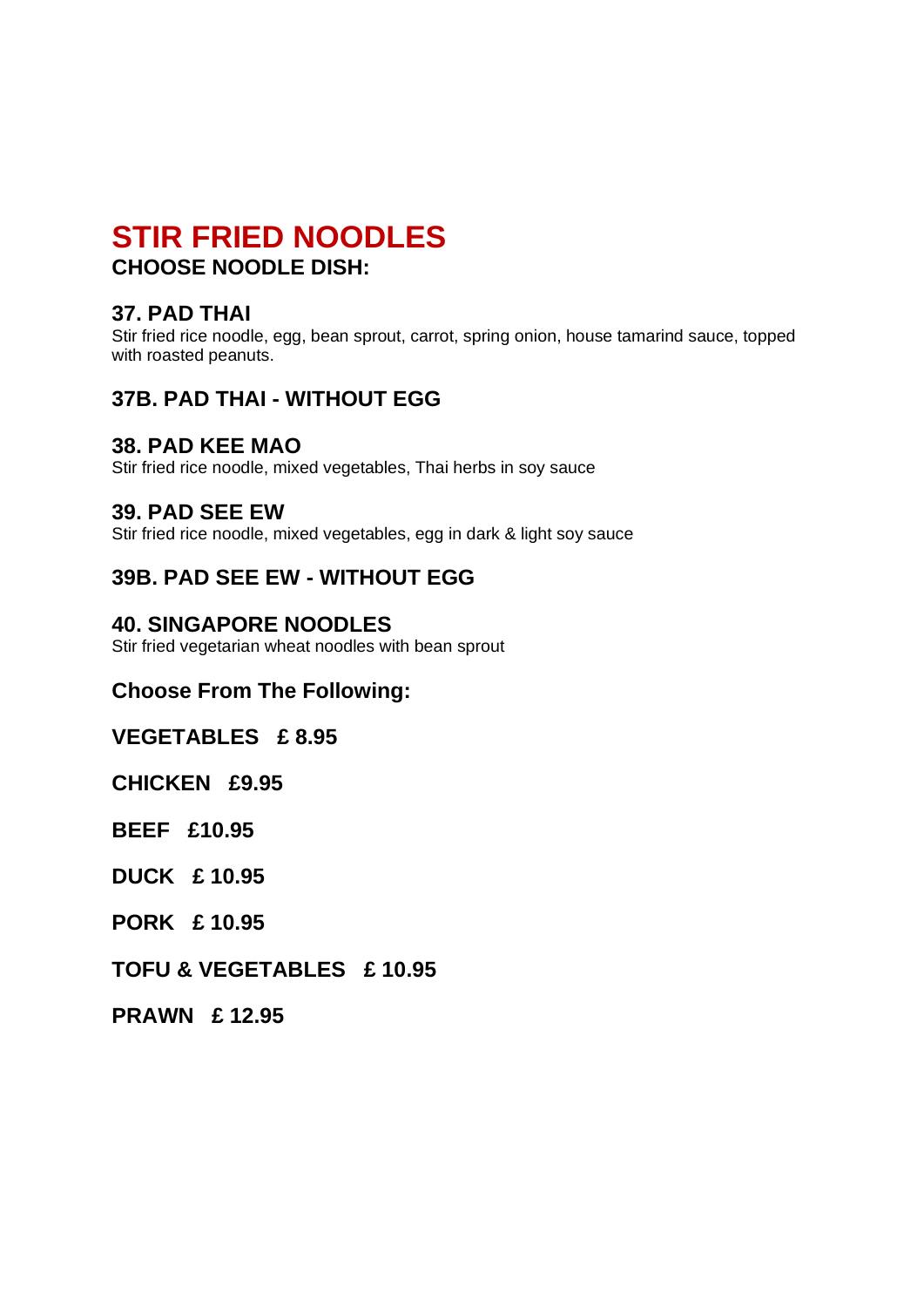# **SPECIAL THAI OMELETTE**

### **41. PAD THAI OMELETTE**

Stir fried rice noodle, bean sprout, carrot, spring onion, house tamarind sauce

**Choose From The Following:**

**VEGETABLES £ 12.95**

**CHICKEN £ 12.95**

**BEEF £ 13.95**

**PRAWN £ 13.95**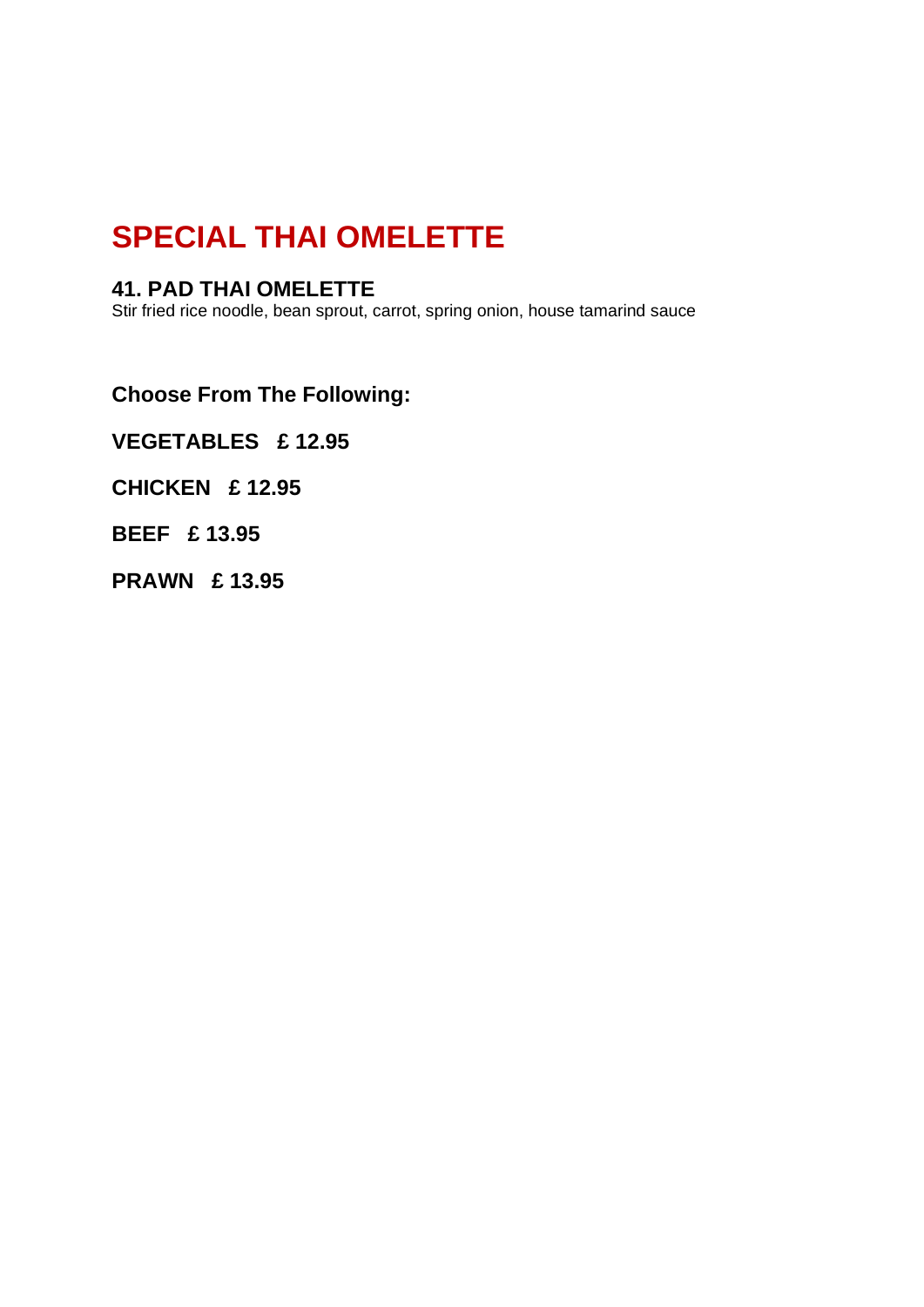# **SIAM RIVER THAI SPECIALITIES**

### **42. CHOO CHEE FISH £ 10.95**

Deep fried white fish in batter, topped with slightly spicy sauce. Very popular Thai dish.

### **43. SPECIAL ROAST DUCK CURRY £ 12.95**

Duck in special red curry sauce with sweet basil.

### **44. DUCK TAMARIND £ 11.95**

Stir fried Thai roasted duck with red onions, dry chilli in special Thai tamarind sauce.

### **45. KING PRAWN CURRY £ 12.95**

Stir fried king prawn with egg, vegetables in a curry sauce.

### **46. WEEPING TIGER £ 12.95**

Thai style pan grilled sirloin steak pieces with house Thai style spicy sauce on a hot plate.

### **47. GOONG POW £ 12.95**

Pan fried succulent tiger prawns served with house Thai style spicy sauce.

### **48. GOONG KRATIEM £ 12.95**

Stir fried prawns with garlic, spicy Thai pepper sauce.

#### **49. CHICKEN KRATIEM £ 10.95**

Stir fried succulent chicken strips with garlic, spicy Thai pepper sauce.

### **50. MASSAMAN £ 11.95**

Popular specialty dish with chicken delicately cooked with special sauce, cinnamon stick, cardamon, peanuts, cumin, potato, onion and coconut milk.

#### **51. FISH BLACK PEPPER £ 11.95**

Stir fried fish in special black pepper sauce.

### **52. PRAWN BLACK BEAN £ 12.95**

Stir fried prawns in special black bean sauce.

### **53. CHICKEN BLACK BEAN £ 11.95**

Stir fried chicken in special black bean sauce.

### **54. BEEF BLACK BEAN £ 12.95**

Stir fried beef in special black bean sauce.